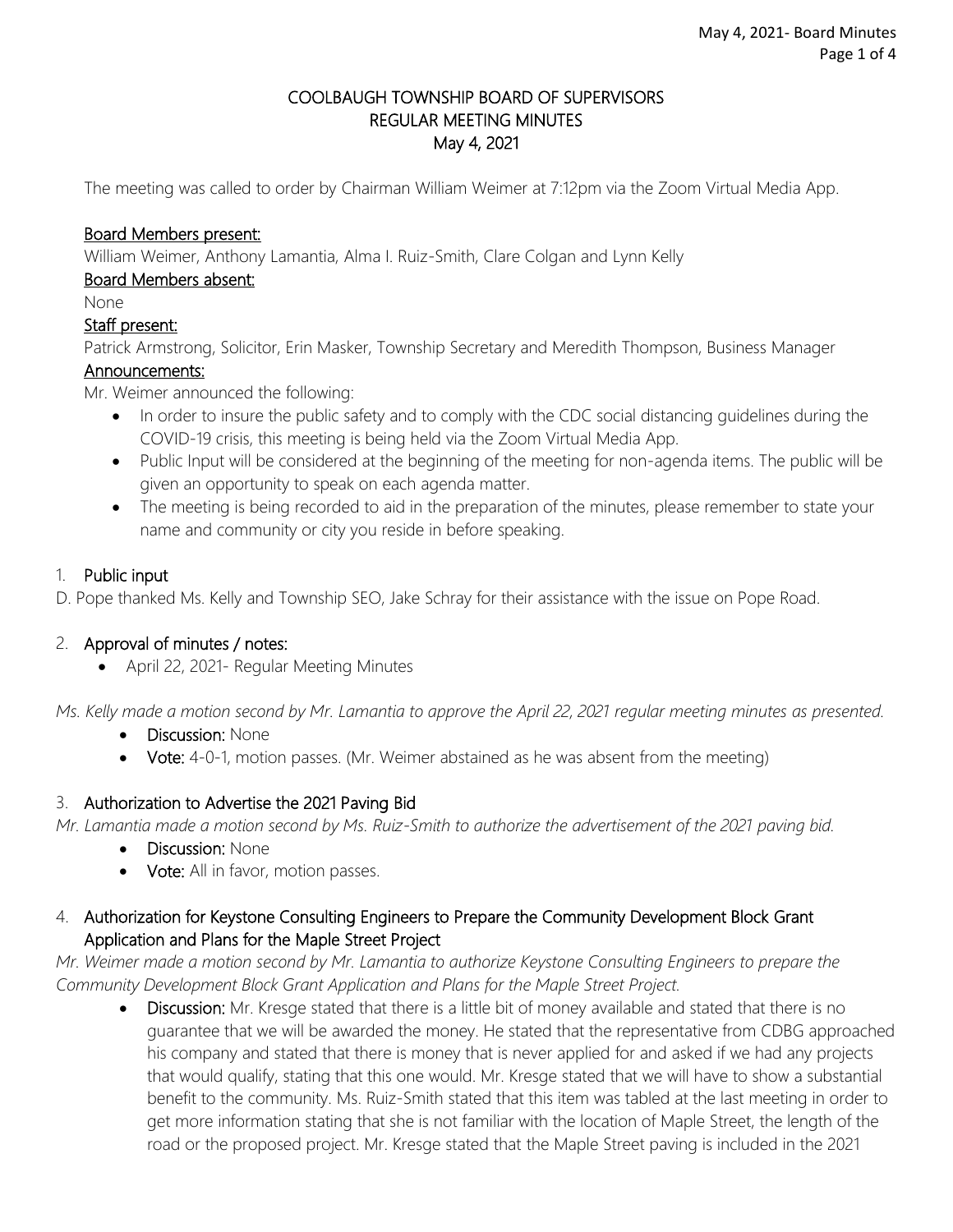paving bid should the grant not be awarded and the Board would want to proceed with that project, it is on the list of alternate roads.

- Vote: All in favor, motion passes.
- 5. Awarding of the Municibid Winner, Peter Muir for the 2013 Gravely Pro Turn 260 Mower (Item# 34651615) in the amount of \$1,850.00

*Ms. Ruiz-Smith made a motion second by Ms. Colgan to award the 2013 Gravely Pro Turn Mower to Municibid winner Peter Muir in the amount of \$1,850.00.*

- Discussion: None.
- Vote: All in favor, motion passes.

# 6. Approval of Minor Subdivision Joining Lots 1232 & 1233, Section F, Property Owner(s) Patricia Bencardino

*Mr. Lamantia made a motion second by Ms. Colgan to Approve the Minor Subdivision Joining Lots 1232 & 1233, Section F, Property Owner(s) Patricia Bencardino*

- Discussion: None
- Vote: All in favor, motion passes

# 7. EAC Request for DPW Labor for the Trail Extension on the Wiley Property

*Ms. Kelly made a motion second by Mr. Weimer to approve labor from DPW to extend the trail on the Wiley Preserve property by approximately 960 feet to an area of pine trees near the pond; to allow the foreman to schedule the work and spend up to \$3500.00 on trail mix and/or stone from funds in the EAC budget.*

- Discussion: Ms. Ruiz-Smith asked if EAC has considered using the mulch that is available at DPW being advised that they have but they are removing large rocks and will need material to fill it in, stating that it is at the discretion of DPW to use what would work best. Ms. Kelly stated that the beginning of the trail up to the pine trees will be a basic and easy trail for hiking. Ms. Ruiz-Smith asked if bikes would be able to travel on the terrain, being advised that a mountain bike would be able to. Ms. Kelly stated that P. Williams walked the trail with EAC and it was determined that the area where the pine trees are located would be a great location for an outdoor educational center and stated that EAC will be applying for another grant for this project.
- Vote: All in favor, motion passes

*Ms. Kelly made a motion second by Mr. Weimer to approve a Township Facebook page for EAC and to allow the Township Secretary to set up the page with comment restrictions.*

- Discussion: None
- Vote: All in favor, motion passes
- 8. Parks and Recreation Recommendation of Basketball Court Usage for Forever Dedicated, Tuesdays through Fridays, July 6-August 13, 2021 from 6-9pm for the Never Nervous summer league

*Ms. Colgan made a motion second by Mr. Weimer to approve the Basketball Court Usage for Forever Dedicated, Tuesday through Fridays, July 6-August 13, 2021 from 6:00pm-9:00pm*

- Discussion: Ms. Ruiz-Smith asked if they are still accepting registrations and if they would like the information shared on Savvy Citizen being advised by Ms. Colgan that she will ask them.
- Vote: All in favor, motion passes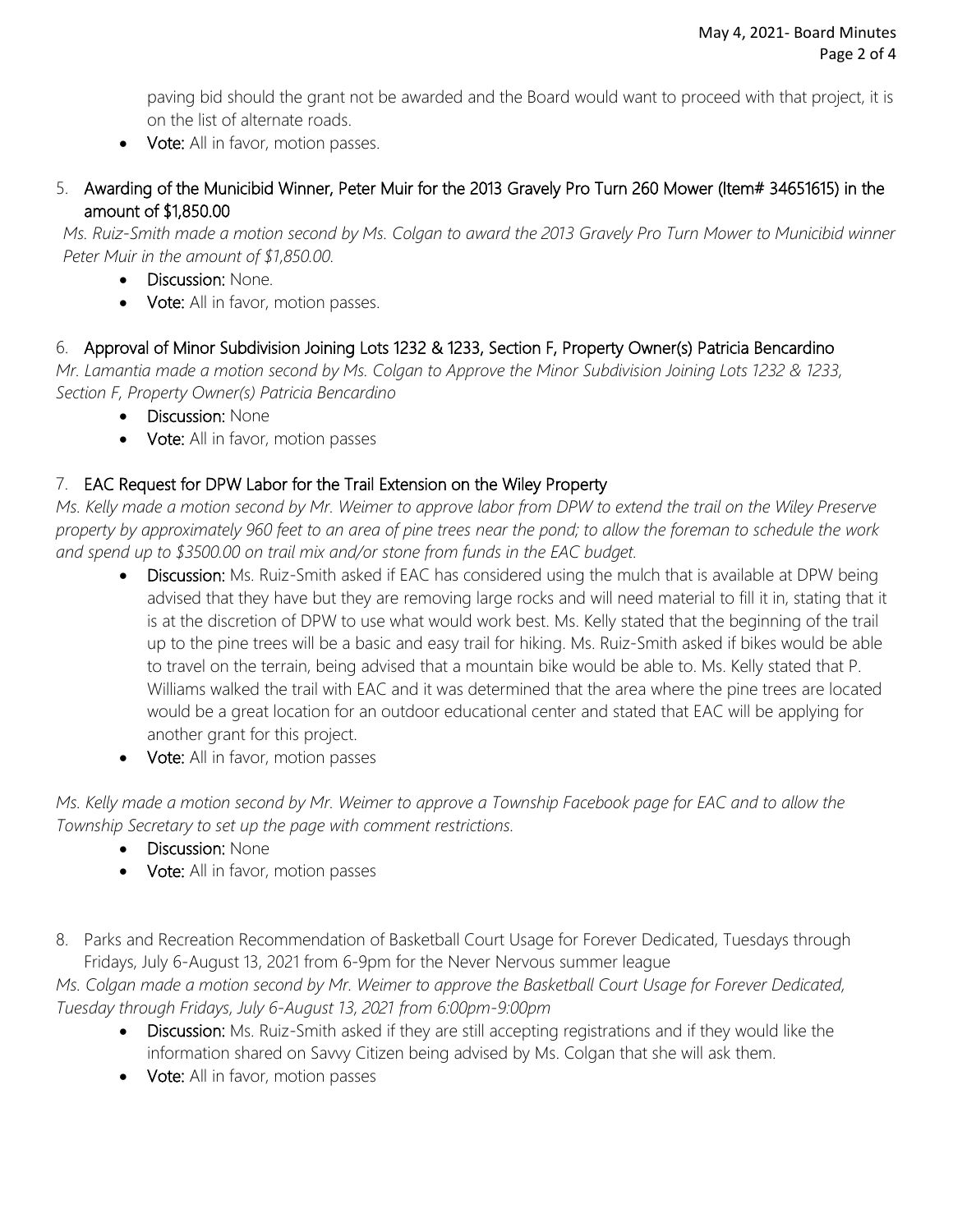## 9. Parks and Recreation Master Plan

Ms. Colgan stated that the original master plan for the park was from 1976. Township Engineer, Russell Kresge stated that the plan wasn't followed and that the new proposed plan would include additional parking, playground equipment. Mr. Weimer asked if the plan includes a skate park expansion, being advised by Ms. Colgan that she believes that is one of the items included. Mr. Kresge stated that the plan will take approximately 4-6 weeks to prepare at a cost of approximately \$4,000.00. Mr. Kresge stated that Eric Snyder from KCE will also be working on this project. Ms. Colgan stated that Mr. Snyder stated that the park master plan will also assist with applying for grants which he is also able to assist with.

*Mr. Weimer made a motion second by Ms. Ruiz-Smith to approve the preparation of the Park Master Plan at a cost not to exceed \$5,000.00, with funds for payment from the Parks and Recreation budget.* 

- Discussion: Mr. Weimer looks forward to seeing what Mr. Kresge comes up with.
- Vote: All in favor, motion passes

## 10. Current obligations

|                            | • General Fund |     | \$439,506.81 |
|----------------------------|----------------|-----|--------------|
|                            | • Escrow Fund  | ST. | 2,499.20     |
|                            | • Sewer Fund   |     | 9,261.98     |
| <b>Total Disbursements</b> |                |     | \$451,267.99 |

*Ms. Colgan made a motion second by Ms. Ruiz-Smith to approve paying the current obligations in the amount of \$451,267.99.* 

- Discussion: Mr. Weimer stated that tax money has started coming in as EMS has money in their tax account. He also made the Board aware that the daughter of Denise Doremus passed away. Ms. Colgan stated that the EMS board is doing a collection for the scholarship fund for Ms. Doremus' grandson.
- Vote: All in favor, motion passes

# 11. Solicitor Armstrong Comments/Updates

Solicitor Armstrong stated that the Board authorized the execution of the addendum for 561 Laurel Drive, the property that the Township is purchasing, stating that he received it and forwarded it on to the Township for signing. He stated that a walk through has been scheduled and that the closing will be in the next couple weeks, stating that Attorney Grimm will be in contact with Ms. Thompson to coordinate for the closing. Solicitor Armstrong requested a brief executive session for Real Estate. Ms. Ruiz-Smith requested an executive session for personnel following the meeting.

## 12. Other Business

- $\triangleright$  Mr. Lamantia asked if there is a timeline on the sign completion for A Pocono Country Place being advised by Solicitor Armstrong that he told Mr. Carlin that the Board would like the work to be completed by the end of May as opposed to the June deadline that Mr. Carlin previously proposed. Solicitor Armstrong stated that he received an email from Ms. Dunn advising that the stone that was used on the sign has now been discontinued. He stated that he has forwarded the email to Mr. Carlin. Mr. Lamantia also stated that the lines on Route 196 at the entrance to APCP are now gone. Mr. Weimer stated that he could reach out to the PennDot Rep. and let him know, but stated that they should be painted this year as they are painted annually like the township roads are required to be.
- $\triangleright$  Ms. Ruiz-Smith stated that she attended the COG meeting and spoke to the PennDot representative that was in attendance via zoom. She stated that she made him aware of her concerns with the Route 196 project, and the excessive costs that were paid due to the PennDot reviews.